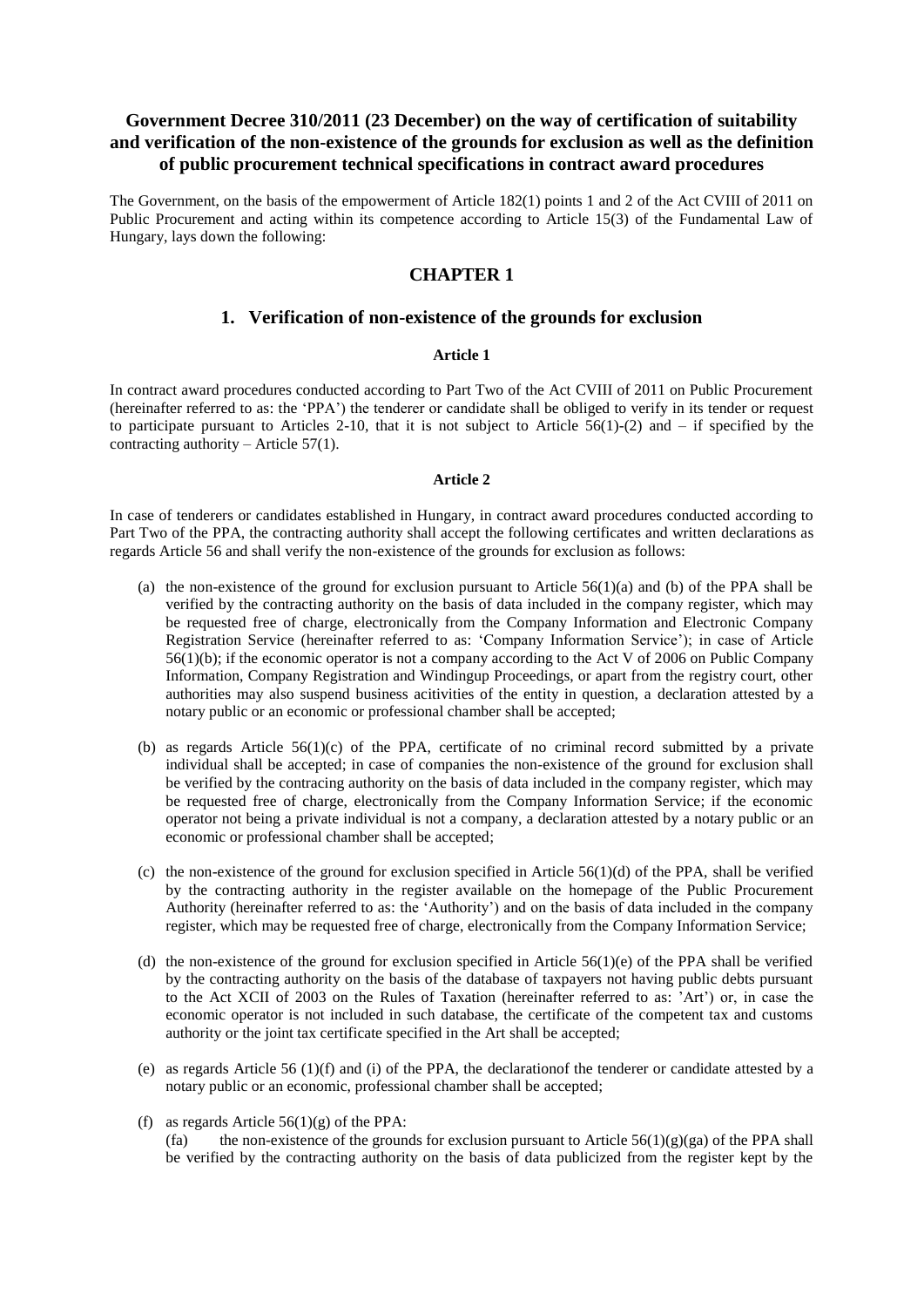Labour Inspectorate pursuant to Article 8/C of the Act LXXV of 1996 on Labour Inspection and the register kept by the tax authority pursuant to Article 55(6) of the Art;

(fb) the non-existence of the grounds for exclusion pursuant to Article  $56(1)(g)(gb)$  of the PPA shall be verified by the contracting authority on the basis of data publicized from the register kept by the Labour Inspectorate according to Article 8/C of the Act LXXV of 1996 on Labour Inspection and on the basis of data publicized on the homepage of the Office of Immigration and Nationality;

- (g) as regards Article 56(1)(h) of the PPA, which shall only be verified by economic operators being natural persons, a cerificate of no criminal record shall be accepted;
- (h) as regards Article 56(1)(j) of the PPA, there is no need to submit any certificate or declaration, the ground for exclusion is verified by the contracting authority in the course of the procedure;
- (i) as regards Article  $56(1)(k)$  of the PPA:

(ia) with respect to Article  $56(1)(ka)$  and (kb) of the PPA, there is no need to submit any certificate or declaration, the contracting authority shall verify on the basis of data included in the company register – which may be requested free of charge, electronically from the Company Information Service – whether or not the economic operator in question is actually registered in Hungary;

(ib) with respect to Article  $56(1)(kc)$  of the PPA, the declaration of the tenderer or candidate specifying whether it is a company not listed in an official stock exchange or a company listed in an official stock exchange; in case the tenderer or candidate is not listed in an official stock exchange, a declaration indicating the name and permanent residence of all the actual proprietors – as defined in Article 3(r) of the Act CXXXVI of 2007 on the Prevention and Combating of Money Laundering and Terrorist Financing (hereinafter referred to as the "Act on Money Laundering") – shall be submitted; in case there is no actual proprietor as defined in Article 3(r) of the Act on Money Laundering, the statement of the tenderer or candidate thereon shall be submitted;

(j) as regards Article 56(2) of the PPA, the declaration of the tenderer or candidate on the existence or nonexistence of a legal person or a business organization without legal personality owning directly or indirectly a share exceeding 25 % in it or having the right to vote; in case of existence of such entity, the tenderer or candidate shall indicate it in a declaration and shall make a declarationon the nonexistence of the grounds for exclusion specified in Article 56(2) of the PPA, with respect to such entity.

### **Article 3**

In case of tenderers or candidates established in Hungary, in procedures conducted according to Part Two of the PPA, the contracting authority shall be obliged to accept the following certificates and written declarations as regards Article 57 of the PPA, and shall verify the non-existence of grounds for exclusion as follows:

- (a) as regards Article  $57(1)(a)-(c)$  and (f) of the PPA, the declaration of the tenderer or candidate attested by a notary public or an economic, professional chamber shall be accepted;
- (b) as regards Article 57(1)(d) of the PPA, the contracting authority shall verify the fact that the tenderer or candidate is included in the company register, on the basis of data which may be requested free of charge, electronically from the Company Information Service; in case of other registers the contracting authority shall verify the registers accessible pursuant to the provisions set out in Article 36(5) of the PPA, in all other cases it shall accept an extract from the register, a certificate issued by the entity keeping the register or any other document certifying the fact of being included in the register;
- (c) as regards Article  $57(1)(e)$  of the PPA, the contracting authority shall verify the register accessible pursuant to the provisions set out in Article 36(5), in all other cases it shall be obliged to accept the copy of the licence or permit or a certificate attesting the membership in an association or chamber.

### **Article 4**

In case of tenderers or candidates not established in Hungary, in procedures conducted according to Part Two of the PPA, the contracting authority shall be obliged to accept the following certificates and written declarations as regards Article 56 and 57 of the PPA, and shall verify the non-existence of grounds for exclusion as follows: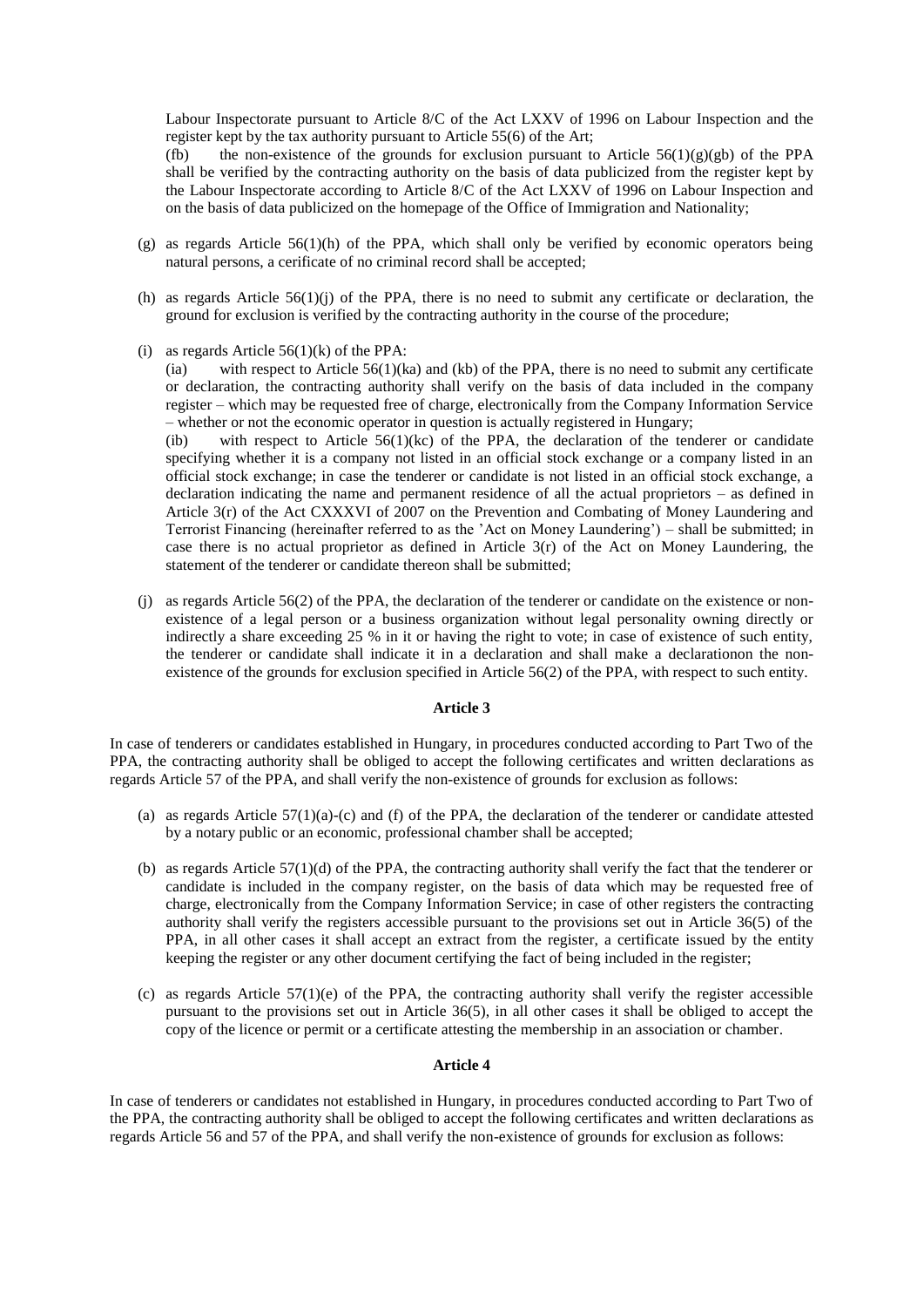- (a) as regards Article  $56(1)(a)-(d)$ , (f), (h) and (i) as well as Article  $57(1)(a)-(c)$  of the PPA, an extract from the record of the competent court or authorities (certificate of no criminal record), or failing that, a judicial certificate or certificate of the authorities shall be accepted;
- (b) as regards Article 56(1)(e) of the PPA, a certificate issued by the competent authorities of the country in which they are established; the non-existence of the ground for exclusion with respect to public debts in Hungary, shall also be verified by the contracting authority on the basis of the database of taxpayers not having public debts pursuant to the Art., or, in case the tenderer or candidate is not included in such database, a certificate of the competent tax and customs authority or the joint tax certificate specified in the Art. shall also be submitted;
- (c) if the competent court or authority does not issue extracts and certificates according to point (a) or (b), or these do not cover all the cases referred to in point (a), then the declaration of the tenderer or candidate made under oath shall be accepted or, if such a declaration is not known in the country concerned, a declaration made by the tenderer or candidate before the competent court, authority, chamber of professional association or attested by the notary public;
- (d) as regards Article  $56(1)(g)$  of the PPA:

(da) the non-existence of the grounds for exclusion pursuant to Article 56(1)(g)(ga) of the PPA shall be verified by the contracting authority on the basis of data publicized from the register kept by the Labour Inspectorate pursuant to Article 8/C of the Act LXXV of 1996 on Labour Inspection and the register kept by the tax authority pursuant to Article 55(6) of the Art;

(db) the non-existence of the grounds for exclusion pursuant to Article  $56(1)(g)(gb)$  of the PPA shall be verified by the contracting authority on the basis of data publicized from the register kept by the Labour Inspectorate pursuant to Article 8/C of the Act LXXV of 1996 on Labour Inspection and on the basis of data publicized on the homepage of the Office of Immigration and Nationality;

- (e) as regards Article  $56(1)(j)$  of the PPA, there is no need to submit any certificate or declaration, the ground for exclusion is verified by the contracting authority in the course of the procedure;
- (f) as regards Article  $56(1)(k)$  of the PPA:

(fa) for Article  $56(1)(k)(ka)$  of the PPA, a certificate of fiscal domicile issued by the competent authority of the country concerned shall be accepted;

(fb) for Article  $56(1)(k)(kb)$  of the PPA, the declaration of the economic operator having its tax domicile outside Hungary made under oath shall be accepted or, if such declaration is not known in the country concerned, a statement made before the competent court, authority, chamber of professional association or attested by a notary public;

(fc) with respect to Article  $56(1)(k)(kc)$  of the PPA, the declaration of the tenderer or candidate specifying whether it is a company not listed in an official stock exchange or a company listed in an official stock exchange; in case the tenderer or candidate is not listed in an official stock exchange, a declaration indicating the name and permanent residence of all the actual proprietors – as defined in Article 3(r) of the Act on Money Laundering – shall be submitted; in case there is no actual proprietor pursuant to Article  $3(r)$  of the Act on Money Laundering, the declaration of the tenderer or candidate thereon;

- (g) as regards Article 56(2) of the PPA, the declaration of the tenderer or candidate on the existence or nonexistence of a legal person or a business organization without legal personality owning directly or indirectly a share exceeding 25 % in it or having the right to vote; in case of existence of such entity, the tenderer or candidate shall indicate it in a statement and shall make a statement on the non-existence of the grounds for exclusion specified in Article 56(2) of the PPA, with respect to such entity;
- (h) as regards Article  $57(1)(d)$  of the PPA, a certificate (extract), or any other certificate or declaration pursuant to the registers listed in Annex IX B for public supplies, in Annex IX A for public works, in Annex IX C for public services in Directive 2004/18/EC of the European Parliament and the Council;
- (i) as regards Article  $57(1)(e)$  of the PPA, the copy of the licence or permit or the certificate of membership in an association or chamber shall be accepted;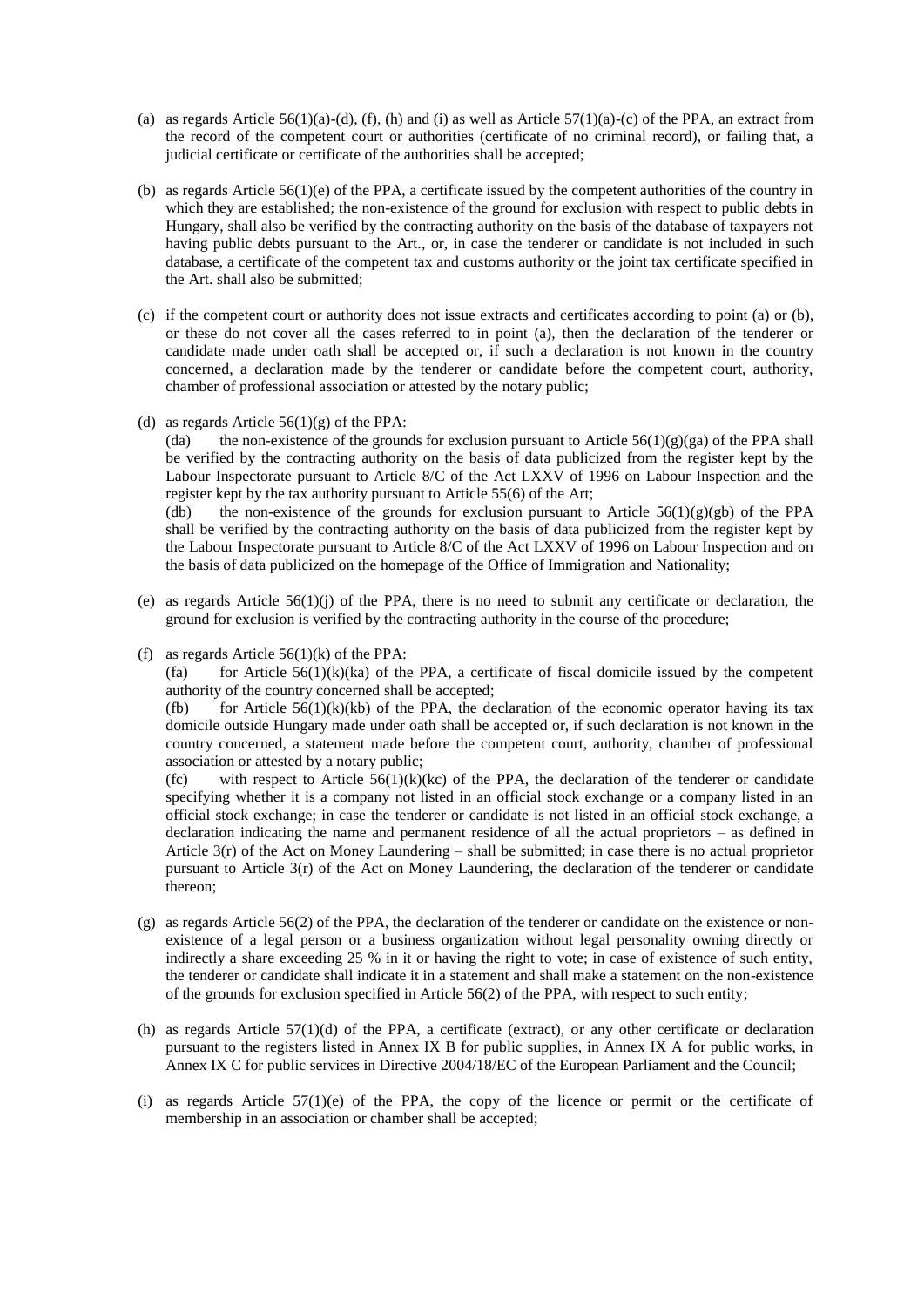(j) as regards Article 57(1)(f) of the PPA, the declaration of the tenderer or candidate made under oath shall be accepted or, if such declaration is not known in the country concerned, a statement made before the competent court, authority, chamber of professional association or attested by a notary public.

#### **Article 5**

For the purposes of Articles 2-4, the non-existence of the ground for exclusion shall be verified by the contracting authority also in cases which are not expressly stipulated in this Decree, provided the contracting authority may verify the facts, data related thereto free of charge, in an electronic, official or authentic register, which is available in Hungarian.

### **Article 6**

If the official list of approved tenderers pursuant to Article 18 – also considering the provisions set out in Articles 18 and 20 – proves that the economic operator is not subject to any of the grounds for exclusion, the fact that the economic operator is included in the electronically available official list of approved tenderers, or the certificate submitted by an economic operator established in any other Member State of the European Union and issued by the authority responsible for keeping the list of recognized tenderers of the country where the economic operator is established, shall be accepted by the contracting authority in lieu of other ways of certification specified in Articles 2-4.

### **Article 7**

In contract award procedures conducted according to Part Two of the PPA, in case a change registration procedure is underway, the contracting authority shall be obliged to stipulate in the notice launching the procedure that the request for change registration submitted to the registry court as well as the certificate of receipt thereof sent by the registry court be attached to the tender or request to participate.

### **Article 8**

1. For the purposes of Article 56(2) of the PPA – to be verified pursuant to Article 2(j) and Article 4(g) – by 'indirect shares' and 'indirect right to vote' shall be meant that the tenderer or candidate owns its share and exercises its right to vote through the ownership of the share, the right to vote of another economic operator (intermediate economic operator) having a share and a right to vote in the tenderer or the candidate. For the purpose of establishing the proportion of the indirect share and indirect right to vote, the right to vote or the share of the entity having an indirect share, right to vote in the intermediate economic operator shall be multiplied by the right to vote or the share – only by the one representing a larger proportion – of the intermediate economic operator in the tenderer or candidate. Where the right to vote or share in the intermediate economic operator exceeds 50 %, it shall be considered as a full share, right.

2. Where the declaration pursuant to Article  $2(i)(ib)$  and (j) as well as Article  $4(f)-(g)$  is submitted, the contracting authority has no further obligation of verification – any request made towards the authorities, other associations – as regards the ground for exclusion verified by such statement and not unless he is aware of a proof beyond a reasonable doubt shall he establish the fact of false statement.

3. As regards Article  $2(i)(ib)$  and Article  $4(f)(fc)$ , by 'official stock exchange' shall be meant the official market as defined in Article 5(1) point 114 of the Act CXX of 2001 on the Capital Market.

### **Article 9**

For the purposes of Article 57(3) of the PPA, as regards grounds for exclusion, data included in the register pursuant to Article 36(5) of the PPA shall also be verified by the contracting authority in the tendering (dialogue and tendering) stage of procedures consisting of more than one stage; as regards further grounds for exclusion not verifiable in such a manner, a statement of the tenderer to the effect that the tenderer, its subcontractor and, if any, any other entity contributing to the certification of suitability is still not subject to the grounds for exclusion shall be sufficient on the basis of Article 87(1)(d), Article 91(1)(d), Article 105(1)(m) and Article 107(4)(e) of the PPA. In procedures according to Part Two of the PPA, the certificate or statement already submitted together with the request to participate shall only be submitted again in the tendering stage of the procedure if the certificate or statement submitted before is not suitable anymore to prove compliance with the relevant provisions.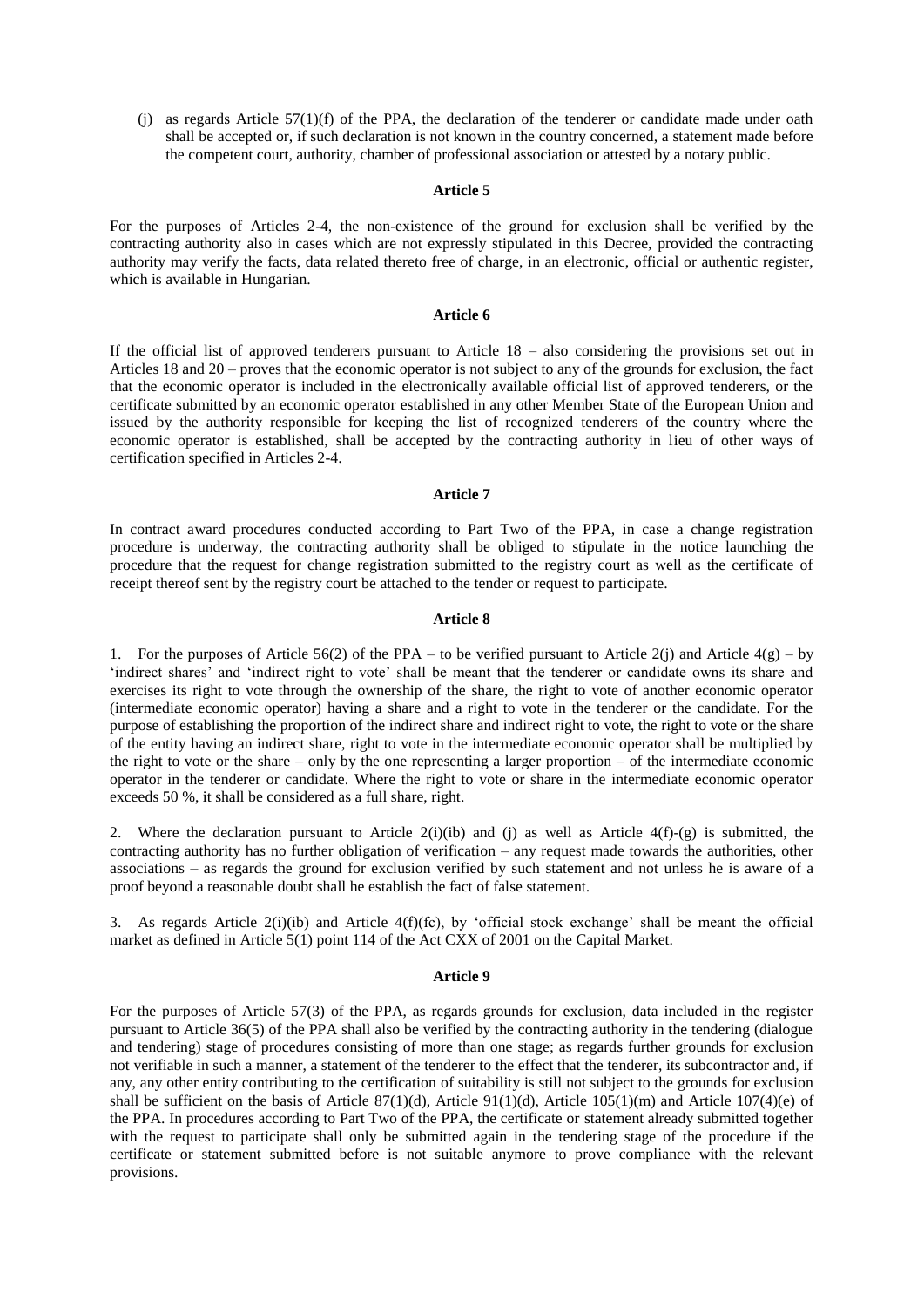### **Article 10**

As regards the non-existence of grounds for exclusion specified in Article 56 of the PPA, only the declarationpursuant to Article 58(3) of the PPA shall be submitted by the tenderer or candidate concerning its subcontractor and, if any, the entity contributing to the certification of suitability. Where the contracting authority has also stipulated that the grounds for exclusion specified in Article 57 of the PPA be applied to the subcontractor and any other entity contributing to the certification of suitability, the tenderer or candidate, according to its choice, may

- (a) submit a declarationmade by itself, to the effect that it shall not employ any subcontractor subject to the grounds for exclusion specified in Article 57 of the PPA and no other entity employed by him to contribute to the certification of its suitability is subject to the grounds for exclusion specified in Article 57 of the PPA, or
- (b) submit the declaration of the subcontractor designated in the procedure in addition to the declaration as defined in point (a) in case of subcontractors not designated in the procedure – as well as the declaration of any other entity employed to contribute to the certification of suitability, to the effect that the subcontractor, entity concerned is not subject to the grounds for exclusion specified in Article 57.

### **Article 11**

1. The certificate of the authorities recording public debts [Article 2(d)] according to Article 56(1)(e) of the PPA shall state whether or not the economic operator has any public debt recorded by the authority at the time of drawing up of the certificate, and in case it has, when was the payment obligation of the economic operator due, whether it was granted a permission for deferred payment of the public debt and shall also state the term of the extension for payment.

2. The official certificate specified in paragraph 1 – provided such certificate otherwise proves that the economic operator has no public debts which were due more than a year before – shall be accepted by the contracting authority even if issued for other purposes and not to be used in a contract award procedure, or it was issued for the purposes of any other contract award procedure or other procedure of the contracting authority or an entity other than the contracting authority, or the issuing authority established less than one year of validity for the certificate and it has already expired.

3. In case an act of legislation sets forth new rates and taxes subject to Article 56(1)(e) of the PPA, the certificate thereof shall only be attached in procedures where the time limit for submission of tenders or the time limit for participation shall expire more than one year after the date of entering into force of the provision on the relevant public debts.

4. The Office of Immigration and Nationality shall publish on its homepage information on economic operators, which are concerned on the basis of Article  $56(1)(g)(gb)$  and have been ordered by the Office to pay a fine for offence against law and order under the Act on the Admission and Right of Residence of Third-country Nationals, without breaching personal data, for a period of two years after the decision shall become legally binding. If the Office of Immigration and Nationality be informed that an action has been filed for the judicial review of its decision, it shall publish data concerning the ground for exclusion in light of the final enforceable judgement of the court, indicating the date on which the judgement dismissing the action or reversing the decision became legally binding. If the related data have already been published – at the time of being informed of the suit –, it shall arrange the deletion of the data disclosed on the homepage.

## **Article 12**

In contract award procedures conducted according to Part Three of the PPA, the tenderer or the candidate shall submit a declaration in its tender or request to participate to the effect that it is not subject to the grounds for exclusion specified in the notice and shall verify Article 56(1)(kb) of the PPA pursuant to Article 2(i)(ib) and Article 4(f)(fc). As regards the subcontractor and, if any, other entities contributing to the certification of suitability, it shall proceed pursuant to Article 10. Where, on the basis of Article 123 of the PPA, the contracting authority acts according to independent procedural rules developped by itself, it shall lay down the way of verification of the grounds for exclusion specified in the notice, pursuant to the provisions set out in this Decree.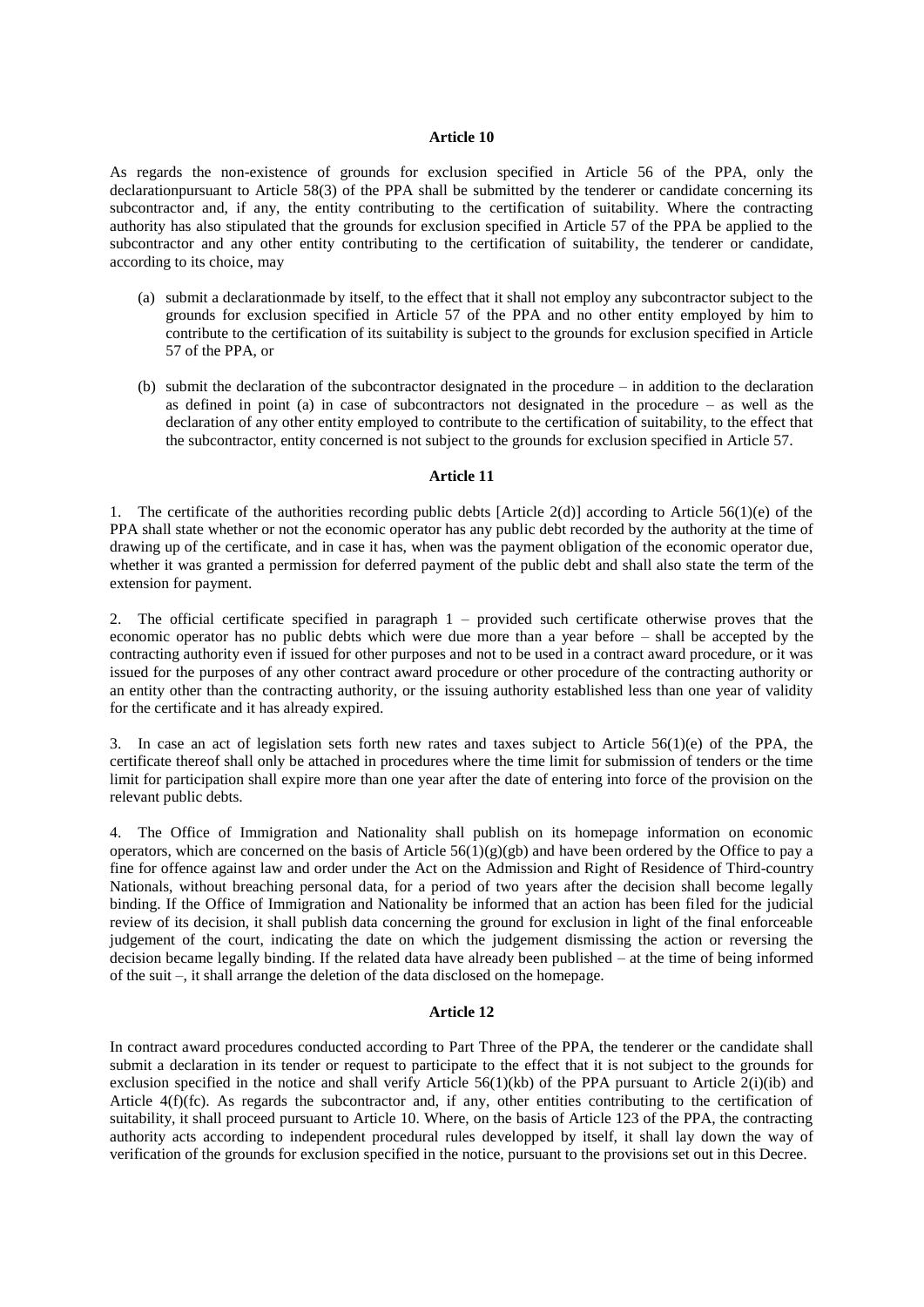### **Article 13**

1. Guidelines shall be issued by the Authority on the certificates, statements, records and data defined in Articles 2-4 to be submitted by the economic operators established in Hungary, in the European Union and the European Economic Area.

2. On the basis of Article 36(6) of the PPA, the Authority shall issue guidelines on the Hungarian official, authentic, electronic registers.

3. In addition to guidelines pursuant to Article 172(9) of the PPA, the Authority shall make the list of the member states of international organizations according to Article 56(1)(k)(ka) of the PPA permanently available on its homepage.

# **CHAPTER II**

# **CERTIFICATION OF SUITABILITY**

# **2. Economic and financial standing**

### **Article 14**

1. In case of public supply contracts, public works contracts and public service contracts, the suitability of financial and economic standing of the tenderer or candidate necessary for the performance of the contract may be certified as follows:

- (a) with a statement to this effect, issued by a financial institution, which may be requested for not more than two years as of the dispatch – in procedures without publication of a contract notice, as of the sending – of the notice launching the procedure, depending on the date of establishment of the tenderer or candidate, the starting date of its operation, provided such information is available.
- (b) with the submission of a report or a determined part of it drawn up by itself or by its legal predecessor pursuant to the legislation on accounting (if the law of the country in which the economic operator is established stipulates that it be published); in case the report requested by the contracting authority is available on the homepage of the Company Information Service, the contracting authority shall verify the information related to the report, and the report available on the homepage of the Company Information Service shall not be attached to the tender or request to participate.
- (c) with a statement of total revenue net of  $VAT$  and of its revenue net of  $VAT$  in respect of the subject-matter of the public procurement, which may be requested for not more than the previous three years depending on the date of establishment of the tenderer or candidate, the starting date of its operation, provided such information is available;
- (d) with a certificate regarding the existence of its professional liability insurance as prescribed by the notice launching the procedure.

2. Where the tenderer or candidate started to operate after the beginning of the period stipulated by the contracting authority for the purpose of the document specified in paragraph 1(b), and therefore such document is not at its disposal for the whole period as required by the contracting authority, it may certify its suitability by the submission of a statement regarding the revenue in respect of the subject-matter of the public procurement. The contracting authority shall be obliged to establish the suitability of the economic and financial standing of the tenderer or candidate, if, in the period of its operation, its revenue – net of VAT – in respect of the subjectmatter of the public procurement equals or exceeds the value set by the contracting authority in the notice launching the procedure. For the purposes of the provisions set out in this paragraph, the value of the revenue required from the economic operators established later shall be set by the contracting authority in the notice launching the procedure, if it prescribes the submission of the document pursuant to paragraph 1(b).

3. Where the legal form in which the tenderer or candidate operates does not allow the submission of such report or statement on revenue, and therefore the document specified in paragraph 1(b) and (c) is not at its disposal, it may certify its economic and financial standing by the submission of any other statement or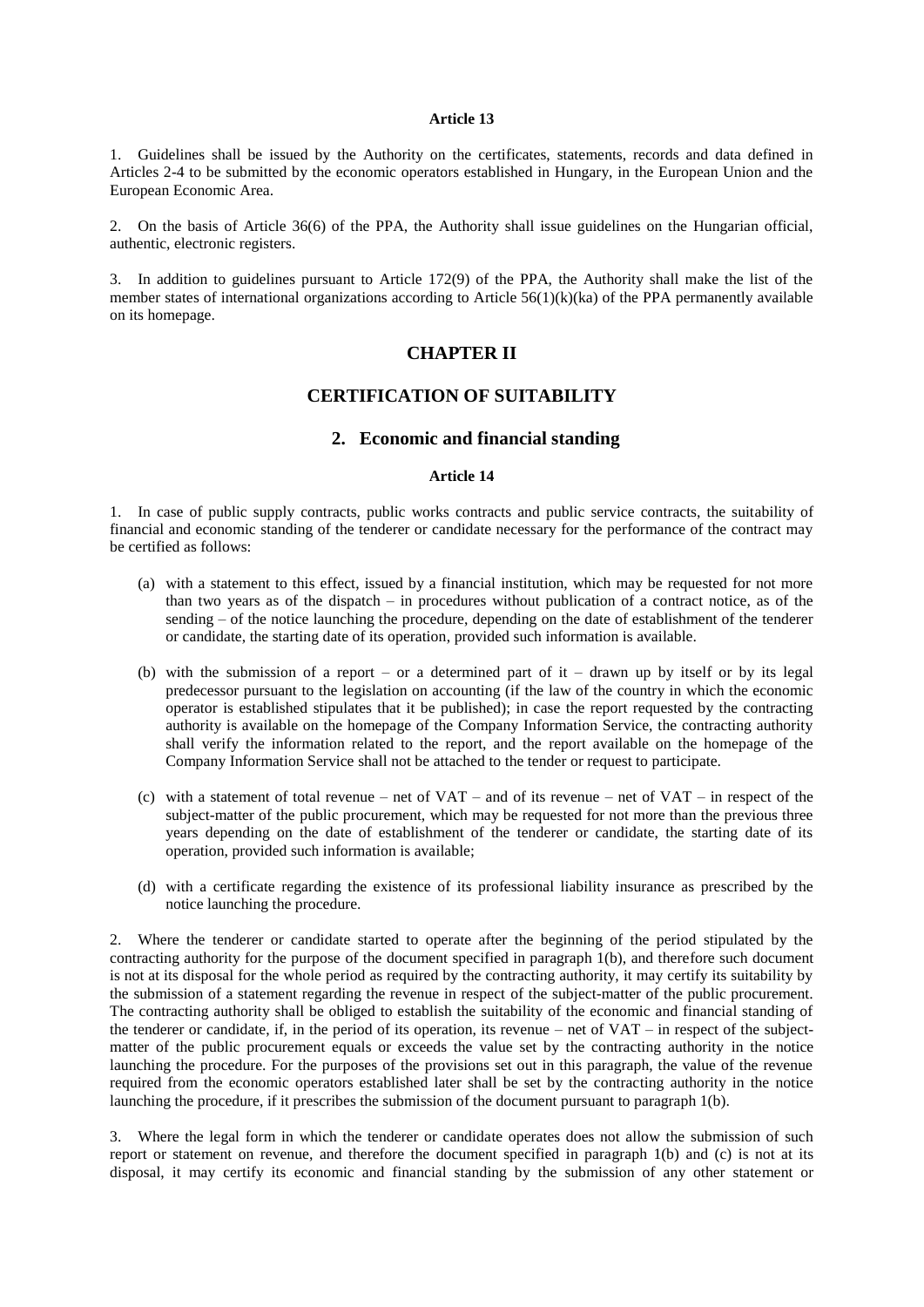document considered as suitable by the contracting authority, in lieu of the suitability requirement and way of certification stipulated in relation to the above-mentioned points. The tenderer or candidate concerned shall be obliged to confirm in the course of a request for additional information that it operates in a legal form which does not allow the submission of such report and statement on revenue, and shall request information on the way of certification of suitability accepted by the contracting authority in lieu of the suitability requirement and way of certification prescribed in relation to the above-mentioned points.

4. For the purposes of paragraph 1(c), the contracting authority may prescribe either solely the submission of the statement on the whole revenue or solely the submission of the statement on the revenue in respect of the subject-matter of the public procurement, or both.

5. If the official list of approved tenderers pursuant to Article 18 – also considering the provisions set out in Articles 18 and 20 – proves that the economic operator complies with the set suitability criteria, the fact that the economic operator is included in the electronically available official list of approved tenderers, or the certificate submitted by an economic operator established in any other Member State of the European Union and issued by the authority responsible for keeping the list of recognized tenderers of the country where the economic operator is established, shall be accepted by the contracting authority instead of other ways of certification specified in paragraph 1.

6. Contracting entities subject to Chapter XIV of the PPA and the separate act of legislation on specific public procurement rules pertaining to the public procurement contracts in the utilities sector, may prescribe suitability criteria and way of certification thereof other than those set out in paragraph 1.

7. In procedures conducted according to Part Three of the PPA, where the contracting authority proceeds pursuant to Article 123 of the PPA, it may prescribe further ways of certification pursuant to Article 123(4) of the PPA, provided it prescribes any suitability criteria in the procedure.

8. In procedures conducted according to Part Three of the PPA, in case the contracting authority proceeds pursuant to Article 122 of the PPA, where the contract value of the public supply or public service does not reach twenty-five million forints (HUF 25,000,000) or the estimated contract value of the public works does not reach one hundred million forints (HUF 100,000,000), the contracting authority may accept – in lieu of the ways of certification specified in paragraph 1 – the declaration of the tenderer or candidate to the effect that it complies with the suitability criteria prescribed by the contracting authority, provided the contracting authority included this possibility in the notice launching the procedure.

9. In cases pursuant to paragraph 8, the contracting authority may only prescribe suitability criteria which may be certified with the documents specified in paragraph 1, and – where the contracting authority has provided for it – the tenderer or candidate may, according to its own choice, certify its suitability by submitting a declaration, in lieu of the ways of certification pursuant to paragraph 1. Where, in the course of the evaluation process, the contracting authority has doubts concerning the truthfulness of the statement, it may stipulate, in the course of the supply of missing information pursuant to Article 67(1) of the PPA, that the certificate specified in Article 14(1) be submitted.

# **3. Technical and professional ability**

# **Article 15**

1. In the case of public supply contracts – considering the nature, volume and purpose thereof – the following evidence may be furnished regarding the suitability of the technical and professional ability of the tenderer and candidate for the fulfilment of the contract:

- (a) a list of major deliveries during the last three years as of the dispatch in case of procedures without publication of a contract notice, as of the sending – of the notice launching the procedure; the contracting authority shall take into account the performance in the whole period of three years;
- (b) a description of the supplier"s technical facilities, its quality assurance measures and its study and research facilities;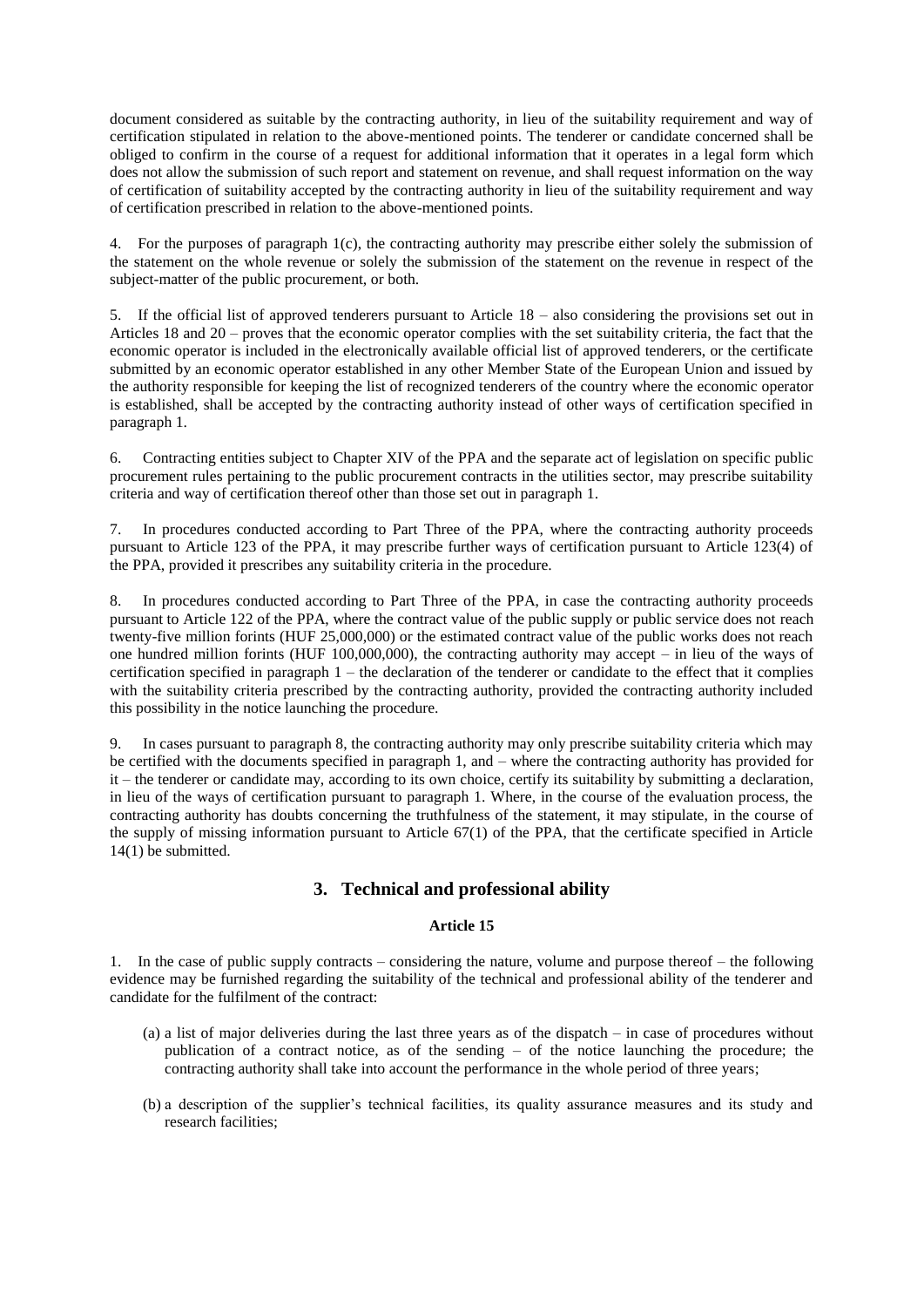- (c) an indication of the professionals (bodies) and managers envisaged to be involved in the performance, indicating also their qualifications and professional experience, especially those responsible for quality control;
- (d) a description, sample and/or photograph of the product to be supplied, the authenticity of which must be certified if the contracting authority so requests;
- (e) certificates drawn up by recognized entities (accredited in any national system) attesting conformity to certain specifications or standards of products clearly identified by references to specifications or standards;
- (f) where the products to be supplied are complex or are required for a special purpose, a check carried out by the contracting authority or by any other organization on the production capacities of the supplier and on its study and research facilities and quality control measures.

2. In case of public works contracts, the following evidence may be furnished regarding the suitability of the technical capacity and professional qualification of the tenderer and candidate for the fulfilment of the contract:

- (a) a list of major deliveries during the last five years as of the dispatch in case of procedures without publication of a contract notice, as of the sending – of the notice launching the procedure; the contracting authority shall take into account the performance in the whole period of five years;
- (b) a statement of the tools, equipment and technical facilities available to the contractor for carrying out the work;
- (c) the education and qualifications of the tenderer, candidate and its executive officers and, in particular, the education and qualifications of those responsible for the delivery of the works;
- (d) a statement of the firm"s average annual manpower statistics and the number of executive officers, which may be requested for not more than the last three years;
- (e) an indication of the professionals (bodies) envisaged to be involved in the performance, indicating also their qualifications and professional experience, especially those responsible for quality control;
- (f) in appropritate cases, providing a description of the environmental measures that the tenderer or candidate shall be able to apply in the course of the performance of the contract.

3. In the case of public service contracts – considering the nature, volume and purpose thereof, and further, considering that capability may primarily be assessed based on professional skills, efficiency, experience and reliability – the following evidence may be furnished regarding the suitability of the technical and professional ability of the tenderer and candidate for the performance of the contract

- (a) a list of major service providing activities during the last three years as of the dispatch in case of procedures without publication of a contract notice, as of the sending – of the notice launching the procedure; the contracting authority shall take into account the performance in the whole period of three years;
- (b) the education and qualifications of the tenderer, candidate and its executive officers and, in particular, the education and qualifications of those responsible for the provision of the services;
- (c) a statement of the firm"s average annual manpower statistics and the number of executive officers, which may be requested for not more than the last three years;
- (d) an indication of the professionals (bodies) envisaged to be involved in the supply of the service, indicating their qualifications and professional experience, especially those responsible for quality control;
- (e) a statement of the tool, equipment or technical facilities available to the service provider for carrying out the services;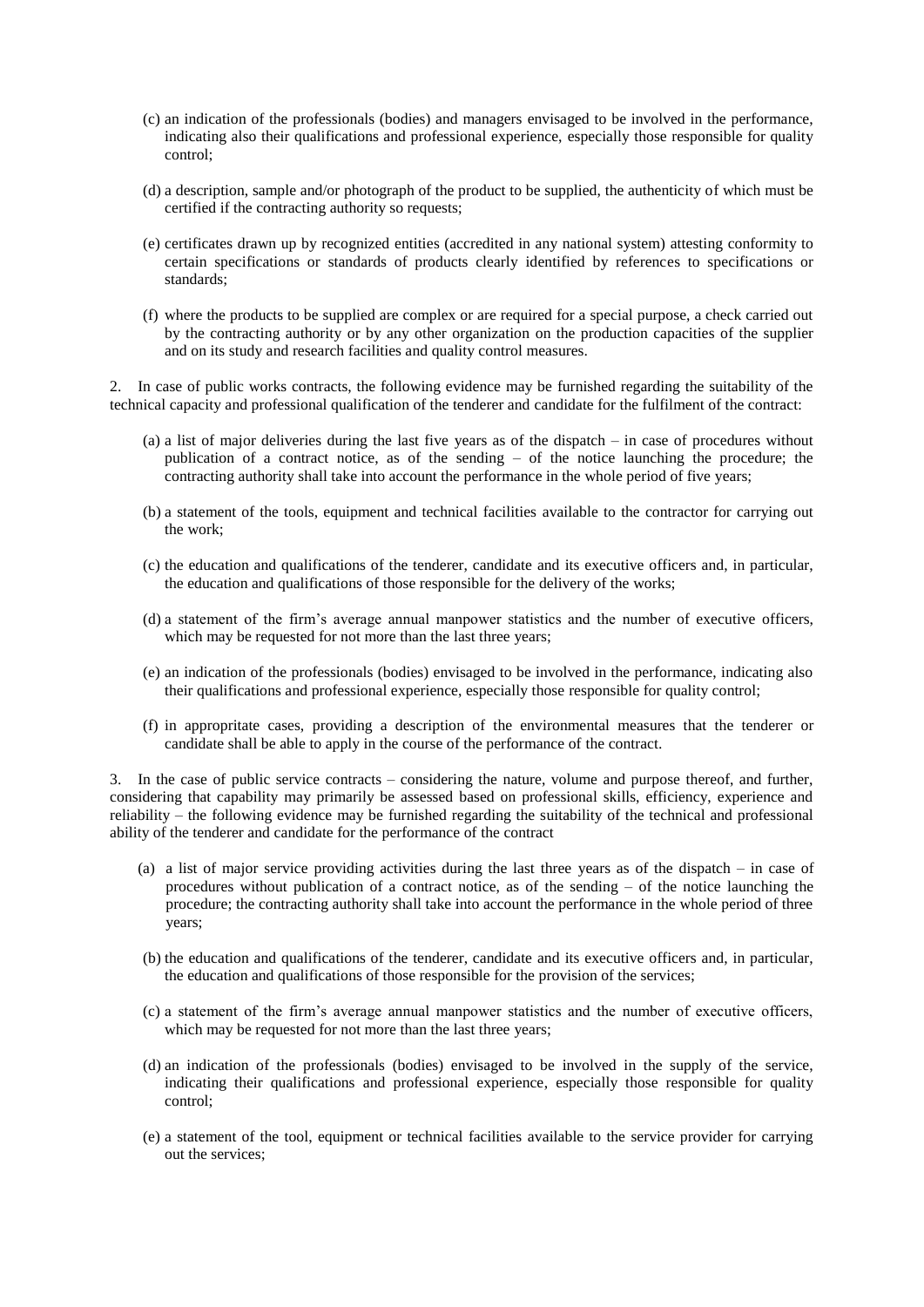- (f) a description of the service provider"s measures for ensuring quality and his study and research facilities;
- (g) where the service is complex or required for a special purpose, a check carried out by the contracting authority or by any other organization on the production capacities of the supplier and if necessary on its study and research facilities and quality control measures;
- (h) an indication of the proportion of the contract which the tenderer or candidate may intend to subcontract;
- (i) in appropriate cases, providing a description of the environmental measures that the tenderer or candidate shall be able to apply in the course of the performance of the contract.

### **Article 16**

1. In contract award procedures conducted pursuant to Part Two of the PPA, cases specified in Article  $15(1)(a)$  and  $(3)(a)$  shall be certified as follows:

- (a) where the other contracting party is an entity according to Article  $6(1)(a)-(c)$  of the PPA or in case of entities not established in Hungary – an entity being a contracting authority pursuant to Directive 2004/18/EC of the European Parliament and Council, with the certificate issued or signed by it;
- (b) where the contracting party is other than the entities pursuant to point (a), with a certificate submitted by it or the statement of the tenderer or candidate, or any other entity contributing to the certification of suitability.

2. The certificate or statement specified in paragraph 1(a)-(b) shall contain at least: the date of performance, the other party to the contract concluded, the subject-matter of the delivery or service provision, the sum of the consideration and a statement to the effect that performance was in compliance with the relevant regulations and the contract. The contracting authority shall be entitled to stipulate among the content elements of the reference certificate or statement that further information necessary for the assessment of suitability be provided.

3. In contract award procedures conducted pursuant to Part Two of the PPA, with respect to Article 15(2)(a), a certificate issued by the other contracting party shall be furnished. Such certificate shall contain at least the amount of consideration, the time and place of delivery and a statement to the effect that performance was in compliance with the relevant regulations and the contract. The contracting authority shall be entitled to stipulate among the content elements of the reference certificate or statement that further information necessary for the assessment of suitability be provided.

4. According to paragraphs 1-3, in case of performance in conformity with the contract, the other contracting party shall issue the certificate free of charge, within two business days after the request therefor.

In contract award procedures conducted pursuant to Part Three of the PPA, with respect to Article 15(1)(a), (2)(a) and (3)(a), a declaration made by the tenderer, the candidate or any other entity contributing to the certification of suitability or a certificate issued by the other contracting party shall be furnished.

### **Article 17**

1. If the official list of approved tenderers pursuant to Article 18 – also considering the provisions set out in Articles 18 and 20 – proves that the economic operator complies with the set suitability criteria, the fact that the economic operator is included in electronically available official list of approved tenderers, or the certificate submitted by an economic operator established in any other Member State of the European Union and issued by the authority responsible for keeping the list of recognized tenderers of the country where the economic operator is established, shall be accepted by the contracting authority instead of other ways of certification specified in Article 15(1)-(3).

2. Where contracting authorities require the submission of certificates issued by independent bodies for attesting the conformity of the tenderer or candidate with certain quality assurance standards, they shall refer to quality assurance systems based on the relevant European standards series certified by bodies conforming to the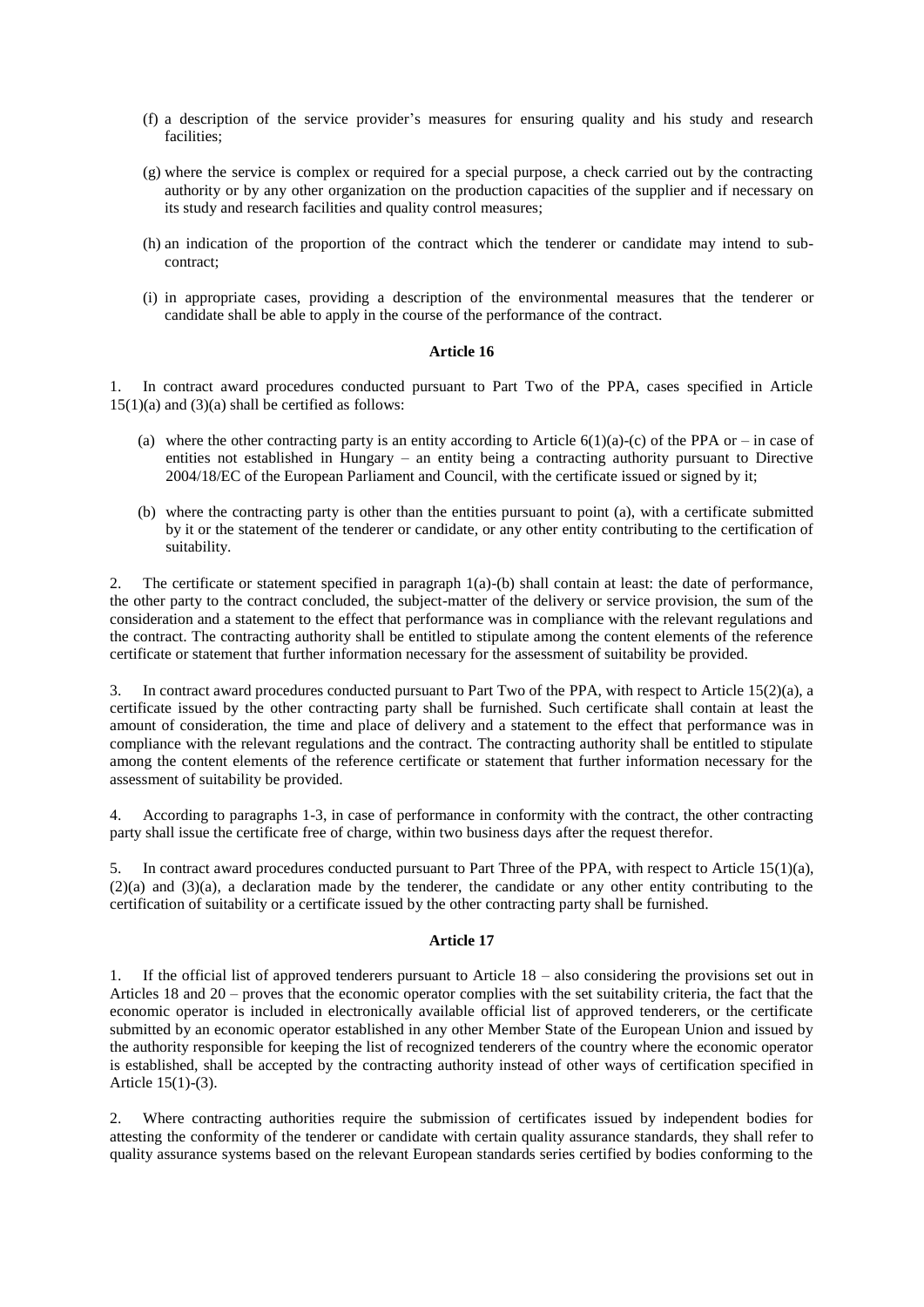relevant European standards series. Contracting authorities shall accept equivalent certificates from bodies registered in other Member States and shall also accept other evidence of equivalent quality assurance measures.

3. If the contracting authority prescribes that the tenderer or candidate must furnish, in respect of Article  $15(1)(b)-(c)$  and (f),  $(2)(b)-(c)$ ,  $(e)-(f)$  or of  $(3)(b)$ ,  $(d)-(g)$  and (i), a certificate issued by an independent organization attesting their compliance with certain environmental management systems, then it shall refer to the eco-management and audit scheme (EMAS) attested by the organization according to the relevant Regulation of the European Union, or to the relevant European or international eco-management standards. The contracting authority shall accept any equivalent certification issued by an organization registered in any other Member State of the European Union, as well as other evidence of equivalent eco-management systems.

4. Contracting entities subject to Chapter XIV of the PPA and the separate act of legislation on specific public procurement rules pertaining to the public procurement contracts in the utilities sector, may prescribe suitability criteria and way of certification thereof other than those set out in Article 15.

5. In procedures conducted according to Part Three of the PPA, where the contracting authority proceeds pursuant to Article 123 of the PPA, it may prescribe further ways of certification pursuant to Article 123(4) of the PPA, provided it prescribes any suitability criteria in the procedure.

6. In procedures conducted according to Part Three of the PPA, in case the contracting authority proceeds pursuant to Article 122 of the PPA, where the contract value of the public supply or public service does not reach twenty-five million forints (HUF 25,000,000) or the estimated contract value of the public works does not reach one hundred million forints (HUF 100,000,000), the contracting authority may accept – in lieu of the ways of certification specified in Article  $15(1)-(3)$  – the statement of the tenderer or candidate to the effect that it complies with the suitability criterion (criteria) prescribed by the contracting authority, where the contracting authority has provided for that possibility in the notice launching the procedure. The contracting authority may only prescribe suitability criteria which may be certified with the documents specified in Article 15(1)-(3), and  $$ where the contracting authority has provided for it – the tenderer or candidate may, according to its own choice, certify its suitability by submitting a declaration, in lieu of the ways of certification pursuant to Article 15(1)-(3). Where, in the course of the evaluation process, the contracting authority has doubts concerning the truthfulness of the declaration, it may stipulate, in the course of the supply of missing information pursuant to Article 67 of the PPA, that the certificate specified in Article  $15(1)-(3)$  be submitted.

# **CHAPTER III**

## **4. Official list of approved tenderers**

## **Article 18**

1. The official list of approved tenderers (hereinafter referred to as: the "list") shall be maintained by the Authority.

- 2. The following conditions shall be satisfied for inclusion in the list:
	- (a) the economic operator shall fulfil the approval criteria published by the Authority, and
	- (b) the economic operator have given proof specified in this Decree of payment of the administrative service fee for inclusion in the list.

3. The criteria for approval shall be laid down by the Authority – more precisely by the Council operating within its framework, after having taken into consideration the opinion of the competent professional chambers – within its scope of responsibility as laid down in Article  $172(2)(e)(eb)$  of the PPA and shall be published on its homepage. Verification of compliance with the criteria for approval shall be provided pursuant to Article  $56(1)(a)-(d)$ , (f)-(i) and (k), as well as Article  $56(2)$ , Article  $55(1)-(2)$  and  $(5)-(6)$ , Article  $57(1)$  of the PPA, as well as Article 1 and Article 14-16 of this Decree. For the purposes of establishment of the criteria for approval, the Authority shall be entitled to choose from the non-mandatory grounds for exclusion and the suitability criteria. When publishing the criteria for approval, the Authority shall indicate the way of verification pursuant to the provisions set out in this paragraph.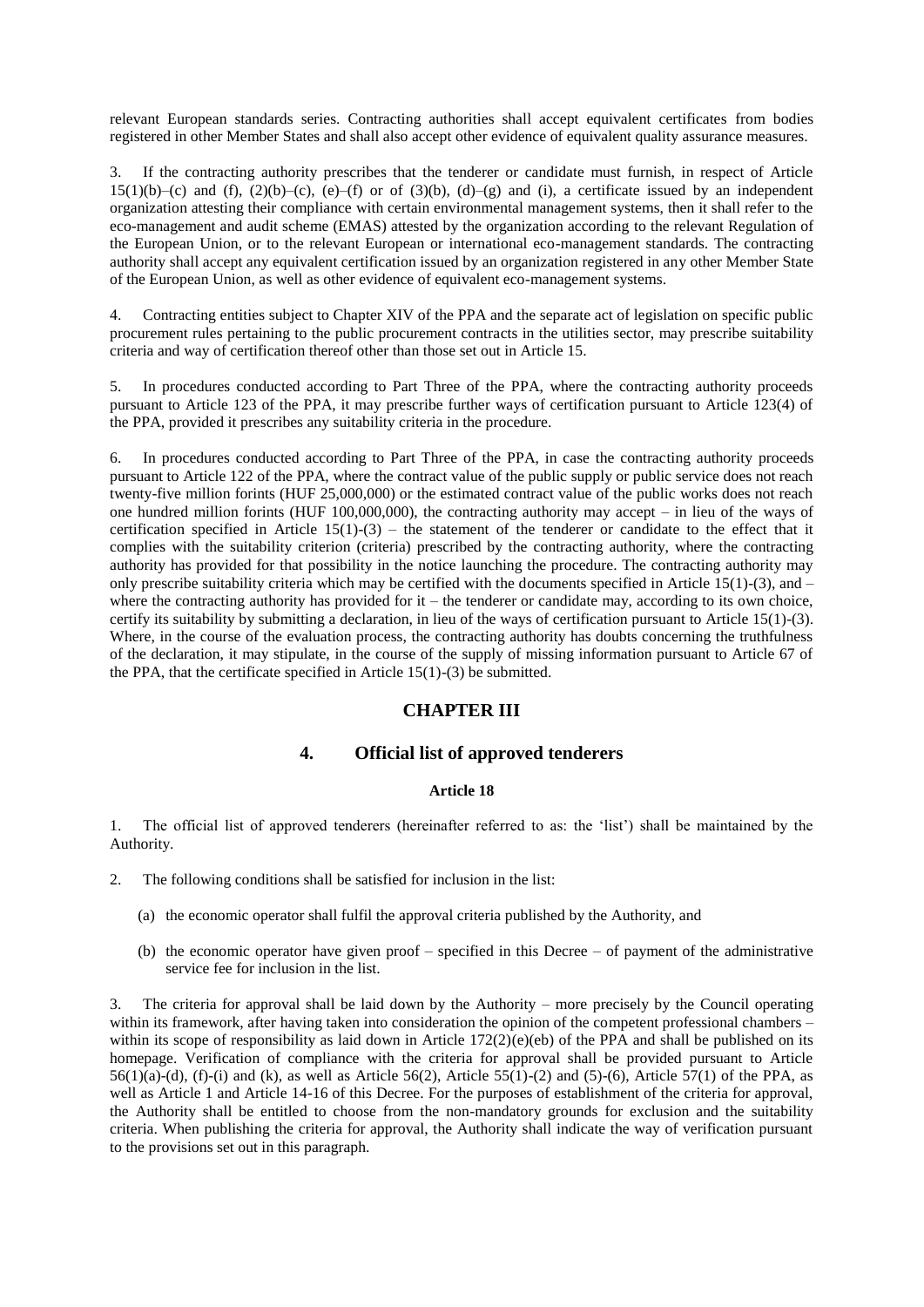4. In the course of the establishment of the criteria for approval, there shall be no discrimination whatsoever of tenderers based on their place of establishment, or otherwise. For the purposes of laying down the criteria for approval, the Authority may break down the criteria by activities or sectors and may also set several levels within the categories created as mentioned above.

5. For the purposes of Article 55(5) of the PPA, in addition to the obligations of verification specified in the PPA, the organization providing resources shall make a statement to the effect that the resources presented by it will be disposable in the whole period of inclusion of the tenderer in the list.

## **Article 19**

1. The official list of approved tenderers shall be managed by the Authority and published on its homepage. The list managed by the Authority is authentic, data included shall be presumed to be real until the contrary is proven.

2. The official list shall contain the following:

(a) the approved tenderer"s name, place of establishment (residence);

- (b) the approved tenderer"s category within the list;
- (c) the approved tenderer"s date of registration in the list;
- (d) the criteria for approval certified by the approved tenderer.

3. Being the organisation managing the official list of approved tenderers, the Authority shall be required to send its address to all the other Member States of the European Union and to the European Commission.

### **Article 20**

1. The Authority shall issue a certificate of registration proving that the tenderer is included in the list. This certificate shall state a reference to compliance with the criteria for approval and the classification given in that list.

2. The list maintained by the Authority is also available in electronic form, on the homepage of the Authority, and this form is also authentic. In the contract award procedures, contracting authorities shall accept the fact that a tenderer is included in the list as a certification of the non-existence of the grounds for exclusion (with the exception of the case specified in paragraph 3) and of its compliance with the minimum requirement (requirements) of suitability (considering paragraph 4).

3. Approved tenderers shall be required to furnish a separate certificate under this Decree stating that they do not fall within the scope of Article 56(1)(e) of the PPA.

4. Approved tenderers shall also be required to furnish a separate certificate concerning their suitability to fulfil the relevant contract in relation to suitability criteria in case of which the contracting authority – in its contract award procedure or in the pre-qualification system – lays down stricter criteria and way of certification for the tenderers" financial and economic standing, technical capacity and professional qualification than the criteria for approval laid down pursuant to Article 18(3). The contracting authority shall make specific reference to such stricter suitability criteria in the notice (invitation).

### **Article 21**

1. Where an approved tenderer established in Hungary submits in a contract award procedure launched by a contracting authority of another Member State of the European Union a certificate of registration issued by the Authority, the certificate shall constitute a presumption of suitability only as regards Article 56(1)(a)–(d) and (f)–(h), Article 57(1) of the PPA, as well as Article 14(1)(b)–(c), Article 15(1)(a)-(f), (2)(a)-(e) and (3)(a)-(c) and (e)-(i) of this Decree.

2. Paragraph 1 shall apply as appropriate in cases where a tenderer established in any other Member State of the European Union submits, in a contract award procedure of a contracting authority within the meaning of the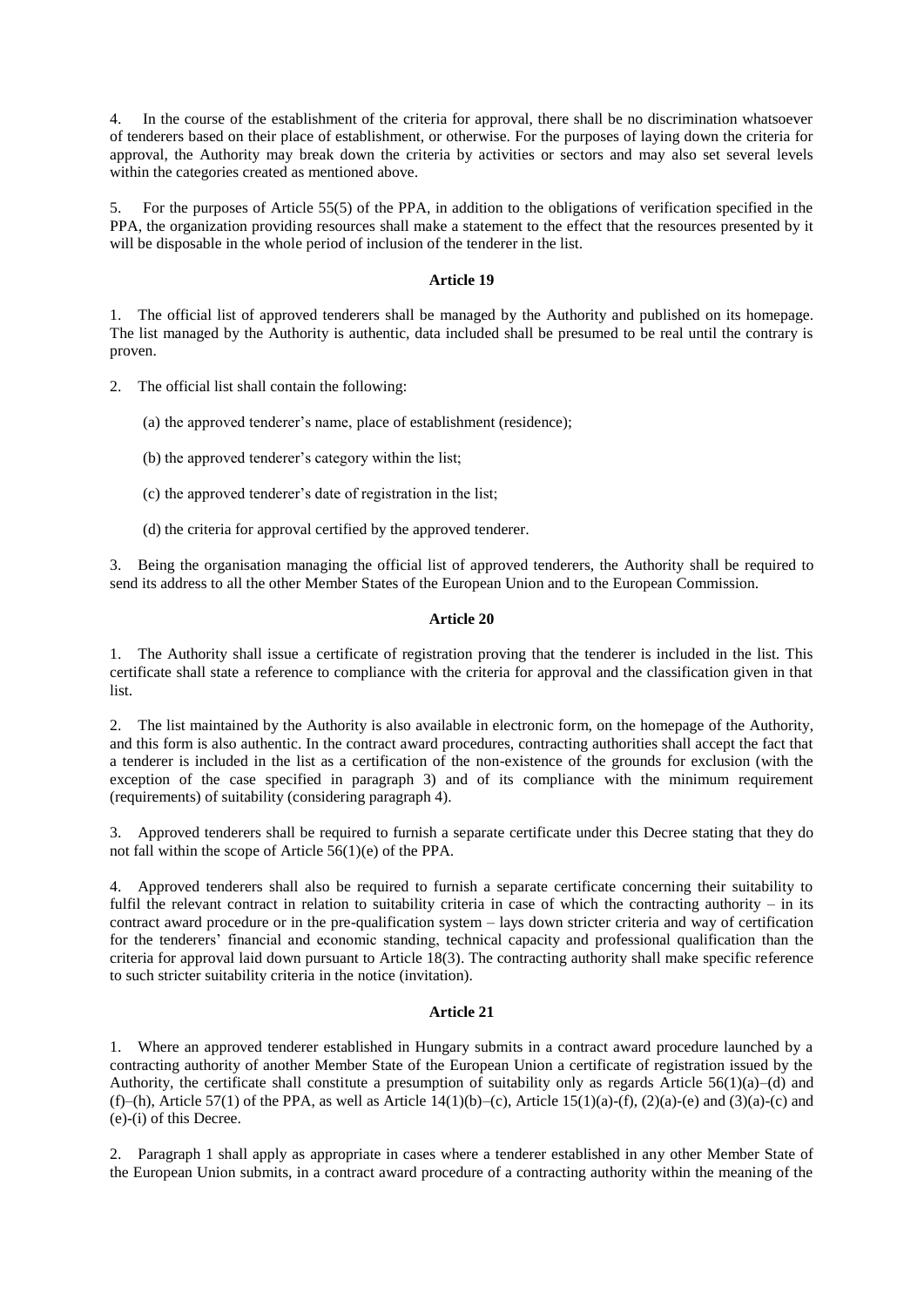PPA, a certificate issued by an authority - including assurance organizations delegated such task - operating in the State where the tenderer is established, responsible for keeping the list of recognized tenderers.

### **Article 22**

1. Registration in the official list of approved tenderers shall be applied for in writing to the Authority. The applicant may request its approval and registration in the official list at any time, upon the presentation of the required data and facts, and the supply of the required supporting documents, statements and other documents. The term of validity of inclusion in the list shall cover 12 (twelve) months as of the day following the date of registration and may be renewed. Where the applicant submits the application between 1 January and 31 May – or the decision on registration is made by the Authority between 1 January and 31 May – and the report concerning the previous year – drawn up pursuant to the legislation on accounting requirements – is not at the applicant's disposal at the time of the submission of the application (decision of the Authority), the expiry date of the certificate of inclusion in the list shall be 31 July. If the applicant certifies the approval of the report in compliance with the relevant rules by 31 July and submits once more the statements issued pursuant to the relevant rules by a financial institution, the Authority shall draw up a certificate for one year.

2. Renewal may be requested in writing from the Authority. Where criteria for approval have been modified not more than six months before submission of the application, the applicant shall not be made subject to the approval process and shall not submit the documents required in relation to the modified criteria for approval, provided it has already proved compliance therewith.

3. The applicant may also fulfil the criteria for approval related to suitability by relying on the resources of any other organisation according to the provisions set out in the PPA and this Decree. In such a case the applicant shall prove that the resources in accordance with the criteria for approval will be at its disposal for the period of inclusion in the list of approved tenderers. Regarding the availability of exploited resources, certification is made pursuant to Article 55(5)-(6) of the PPA, noting that the declaration as defined in Article 55(6)(a) and (b) of the PPA shall indicate the way of the actual exploitation of the resources and the actual use of the professional experience during the period of inclusion in the list, in the contracts to be concluded on the basis of the contract award procedures; furthermore, in lieu of the statement on the provision of guarantee specified in Article 55(6)(c) of the PPA, the applicant shall submit the declaration of the above-mentioned "other organization" to the effect that this organization, in the period of inclusion in the list, undertakes to submit the required statement on provision of guarantee in each contract award procedure in case of which the suitability criterion certified by it is prescribed.

4. Inclusion in the list of approved tenderers shall be subject to the payment of an administrative service fee. The amount of the fee shall be one hundred thousand forints (HUF 100,000). Exemption from the payment of this fee shall not be granted. The proof of payment of the fee referred to in paragraph 2 shall be attached to the application.

5. Renewal of the inclusion in the list of approved tenderers shall be subject to the payment of an administrative service fee. The amount of the fee shall be fifteen thousand forints (HUF 15,000), which shall be paid at the time of renewal of the certificate issued for a period of one year. No exemption may be granted from the payment of such fee. The proof of payment of such fee shall be attached to the application for renewal.

5. The application shall be ruled on by the Authority in a decision within forty-five working days upon receipt of the application. When justified, the time-limit may be extended once for a period of maximum forty-five working days.

6. The applicant shall become an approved tenderer as of the date of registration in the official list or as of the date of renewal of the term of validity of its inclusion in such list by the Authority.

### **Article 23**

- 1. The Authority shall strike the approved tenderer off the official list in the event of
- (a) failure to fulfil the approval criteria;
- (b) exclusion from participation in contract award procedures ordered by a final decision in remedy proceeding related to public procurement;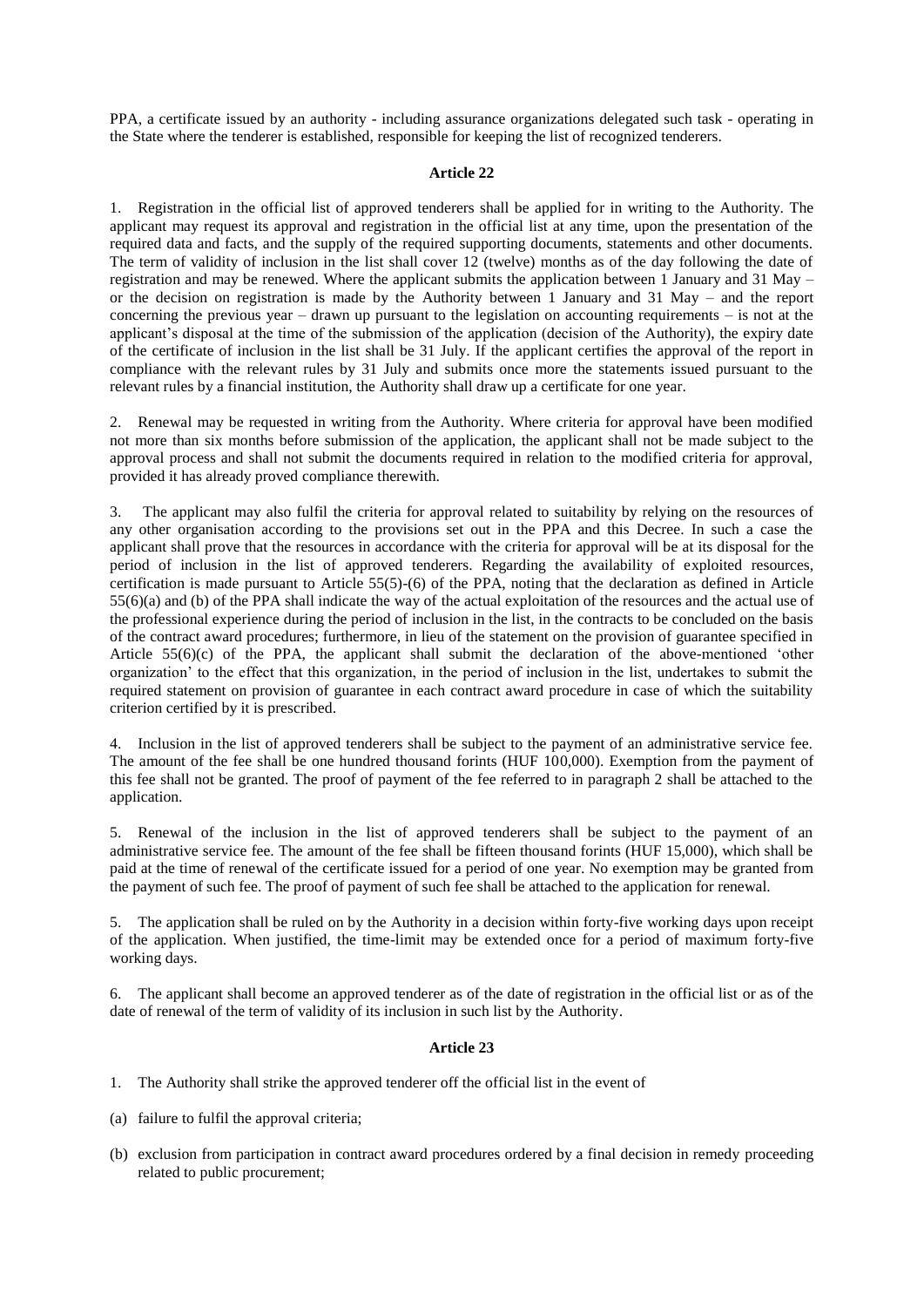(c) a final decision in remedy proceeding related to public procurement has ordered that the tenderer in question be struck off the official list of approved tenderers;

(d) request to this effect by the approved tenderer;

(e) expiration without renewal of the term of validity of inclusion in the list;

(f) termination or death of the approved tenderer.

2. An approved tenderer shall only be entitled to apply for being struck off the list if he is not participating in an ongoing contract award procedure.

3. Upon receiving the decision about being struck off the official list, the approved tenderer shall, without delay, notify the contracting entity of this fact, if it is participating in an ongoing contract award procedure.

### **Article 24**

The approved tenderer shall be required to notify the Authority of any changes in its data or circumstances relating to the criteria for approval, without delay, but not later than five working days from the occurrence of such change. If due to such change the approved tenderer no longer fulfils the criteria for approval, the Authority shall strike it off the list.

### **Article 25**

1. In the event that the Authority modifies the criteria for approval and the ways of certification, it shall be required to re-announce the criteria for approval and to inform approved tenderers already registered in the official list and persons submitting applications simultaneously, directly and in writing.

2. In the event that the criteria for approval are modified, approved tenderers already registered in the official list shall also certify, in the manner required, their conformity with the new or modified criterion for approval. Approved tenderers shall be called upon to do so in the framework of provision of information specified in paragraph 1. Where a submitted application is in the process of evaluation, the Authority shall call upon the applicant to supply the missing information, as required for the modification of the application. No specific fee shall be paid by the approved tenderers already included in the list, if the criteria for approval be modified during the term of validity of their inclusion in the list.

# **CHAPTER IV**

# **RULES PERTAINING TO THE PUBLIC PROCUREMENT TECHNICAL SPECIFICATIONS**

## **5. Definition of the technical specifications**

### **Article 26**

1. For the purposes of the provisions pertaining to the public procurement technical specification, the following terms shall mean

- (a) *'European technical approval'*: a favourable technical assessment of the fitness for use of a product, based on fulfilment of the essential requirements for building works, by means of the inherent characteristics of the product and the defined conditions of application and use. The European technical approval shall be issued by an approval body designated for this purpose by the Member State of the European Union;
- (b) "*common technical specification'*: a technical specification laid down in accordance with the procedure recognized by the Member States of the European Union, and that has been published in the Official Journal of the European Union;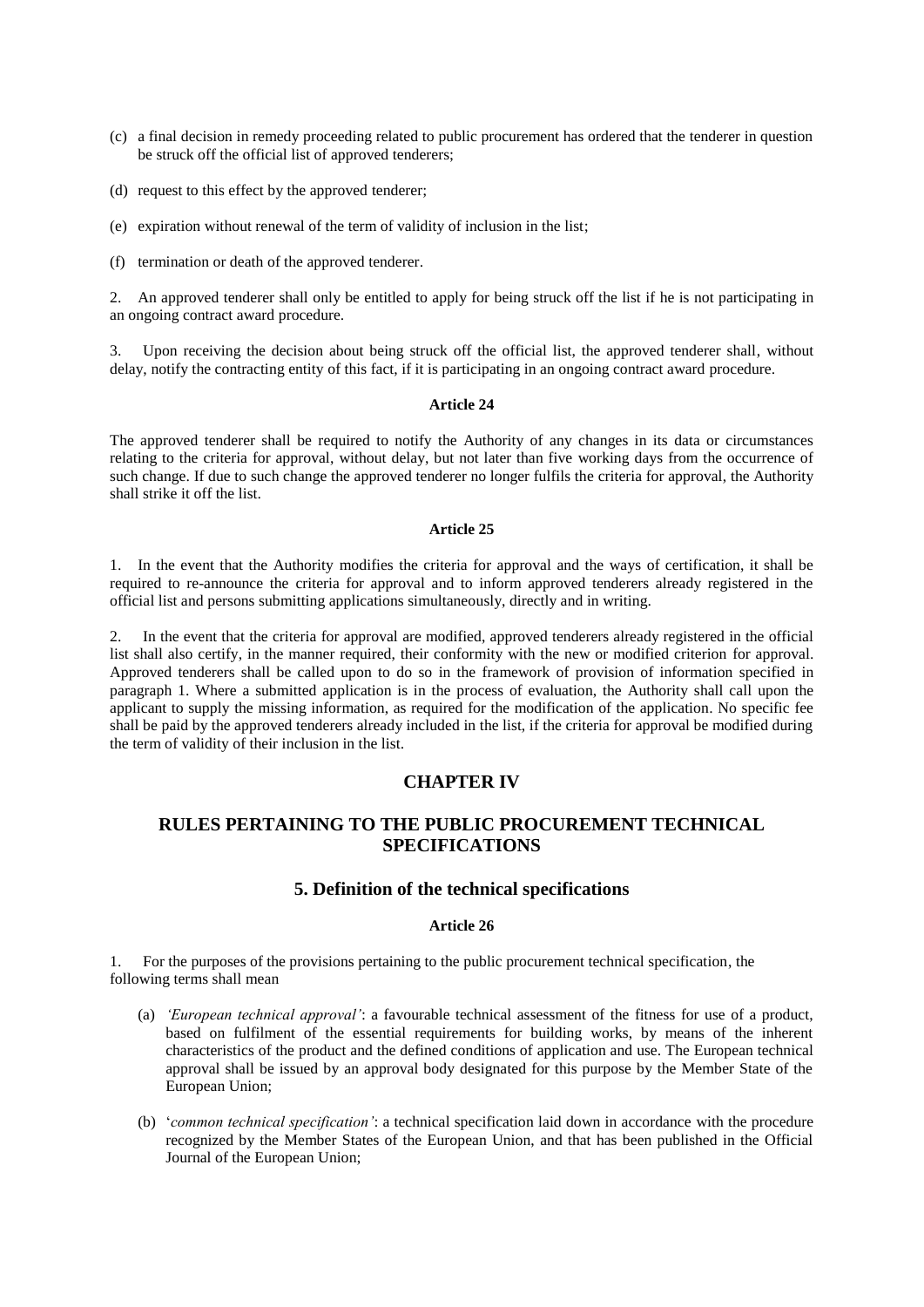- (c) "*technical recommendation'*: any document issued by the European Standardization Organization that is not a standard, that has been developed in course of a regulated procedure, in order to satisfy requirements of the market;
- (d) *'standard, national standard, European standard, international standard'*: terms as defined in the Act on National Standardization;

2. Without prejudice to mandatory technical rules, to the extent that they are compatible with EU law, the technical specifications shall be drawn up as follows:

- (a) with respect to the design, calculation, and execution of the works and use of the product by reference to national standards transposing European standards, European technical approvals, common technical specifications, international standards, technical reference systems or – where these do not exist – to national standards, or national technical approvals, or national technical specifications; or
- (b) in terms of performance or functional requirements; or
- (c) according to the terms mentioned in point (b), with reference to the specifications mentioned in point (a) as a means of presuming conformity with such requirements; or
- (d) for certain characteristics referring to the specifications mentioned in point (a), and for other characteristics referring to the requirements mentioned in point (b).

3. In case of paragraph 1(a), the contracting authority shall, in addition to referring to the name of the standard, technical approval, technical specifications, technical reference system, mention the term "or equivalent". No tender may be declared invalid exclusively for the reason the products and services incorporated thereto do not comply with the standards or other prescriptions provided in the technical specification if the tenderer in, an appropriate manner, using any appropriate means shows that the solutions recommended comply equivalently to the requirements provided in the public procurement technical specification.

4. In case of paragraph 1(b), a tender that complies with national standards transposing European standards, European technical approvals, common technical specifications, international standards or technical reference systems shall not be declared invalid where these specifications refer to the performance or functional requirements provided by the contracting authority. The tenderer shall provide evidence in its tender, appropriately, using any appropriate means, that the product, services or works complying with standards comply with the performance and functional requirements provided by the contracting authority.

5. For the purposes of paragraphs 3-4, the technical documentation of the manufacturer or the certification of an independent, professionally recognized body particularly may be considered as appropriate means. Recognized bodies are test and calibration laboratories, and certification and inspection bodies which comply with applicable European standards. Contracting authorities shall accept certificates from recognized bodies established in any other Member State.

6. The technical specifications may not result in inappropriate restraint of competition in public procurement. The contracting authority shall not define the public procurement technical specification as to exclude from the procedure certain economic operators or products, or with the effect of favouring or disadvantaging in any other manner. If the precise and intelligible description of the subject-matter of the public procurement justifies reference to a specific make or source, or type, or a particular process, activity, person, patent or trade mark, the specification shall state this was justified only by the need to specify the subject-matter precisely, and such a reference shall be accompanied by the word "or equivalent".

### **Article 27**

1. The public procurement technical specifications shall be drawn up in a way that allows criterion of equal access to the services by all users – including persons with disabilities, where it makes sense considering the subject-matter of the public procurement – to be taken into account.

2. Where contracting authorities lay down environmental characteristics in terms of performance or functional requirements specified in Article 26(2), they may refer to European, national or international eco-labels, or to detailed specifications defined by any other eco-label or, if necessary, parts thereof, provided: